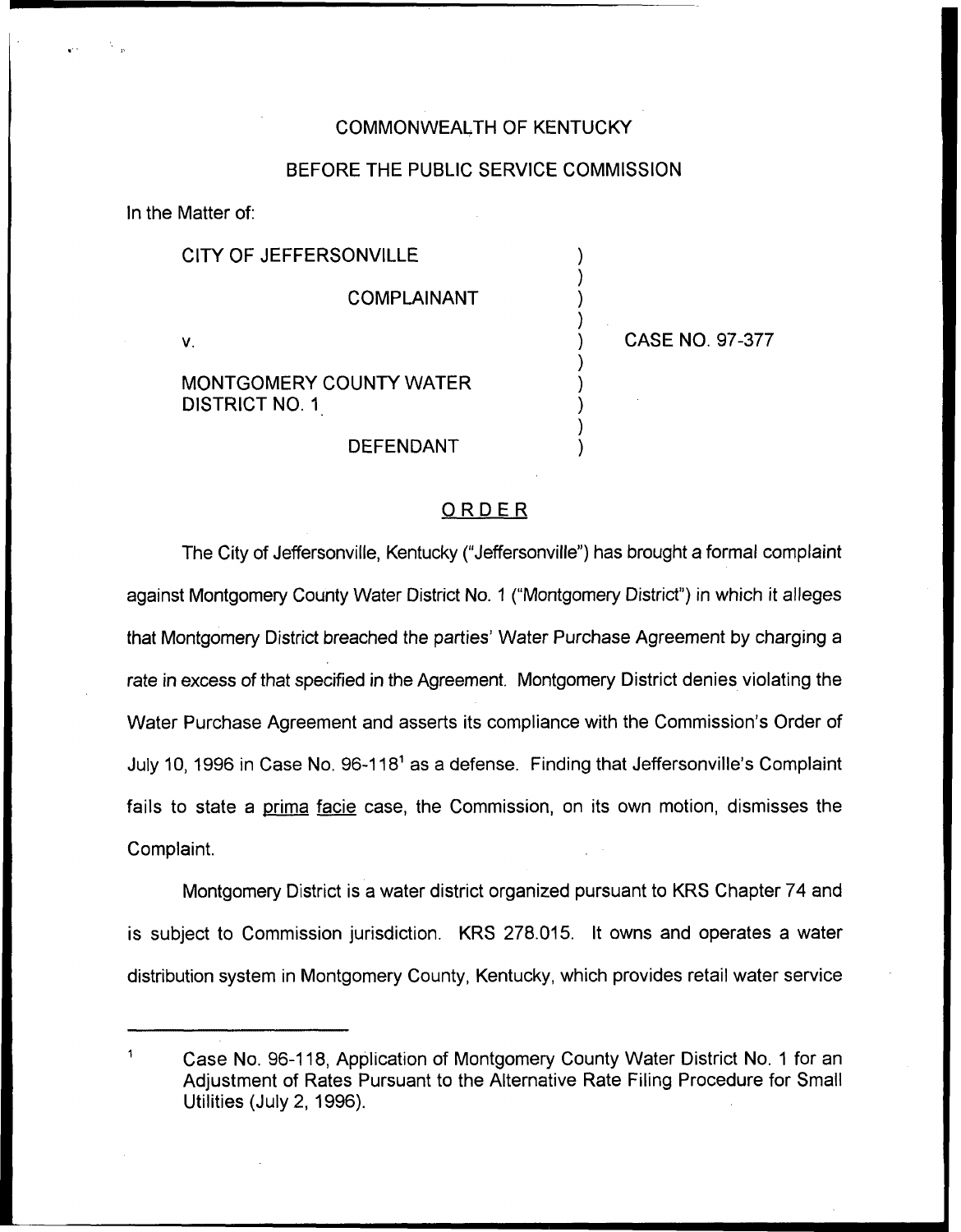to 569 customers and wholesale water service to Jeffersonville. Montgomery District has no water production facilities and purchases its total water requirements from the city of Mount Sterling, Kentucky ("Mount Sterling").

In 1992 Montgomery District and Jeffersonville entered a Water Purchase Agreement which provided for a "flow-through arrangement." Under the terms of this agreement, Montgomery District purchases Jeffersonville's total water requirements from Mount Sterling and then resells this water to Jeffersonville at cost plus a surcharge of 5 cents per 1,000 gallons. The parties are to review the surcharge every five years and "adjust upward as required based upon demonstrative costs."

On April 2, 1996, Montgomery District applied for a rate adjustment to its retail service rates. The Commission docketed this application as Case No. 96-118. In its application, Montgomery District did not propose an adjustment to the rate charged Jeffersonville. Commission Staff reviewed the proposed rate adjustment and, in its Staff Report on the application, recommended that changes be made to Montgomery District's wholesale rate. More specifically, Commission Staff recommended that the existing rate of \$1.60 per 1,000 gallons of water be increased to \$1.88 per 1,000 gallons, or approximately 18 percent. When no objections were made to Commission Staff's recommendations, the Commission adopted the recommended rate on July 10, 1996.

On September 2, 1997, Jeffersonville filed a formal Complaint with the Commission against Montgomery District. In its Complaint, it contends that, as a result of the Water Purchase Agreement, Montgomery District may only charge Jeffersonville a rate that is 5 cents above its cost. Jeffersonville alleges that Montgomery District is in breach of the Water Purchase Agreement and requests that the Commission direct Montgomery District

-2-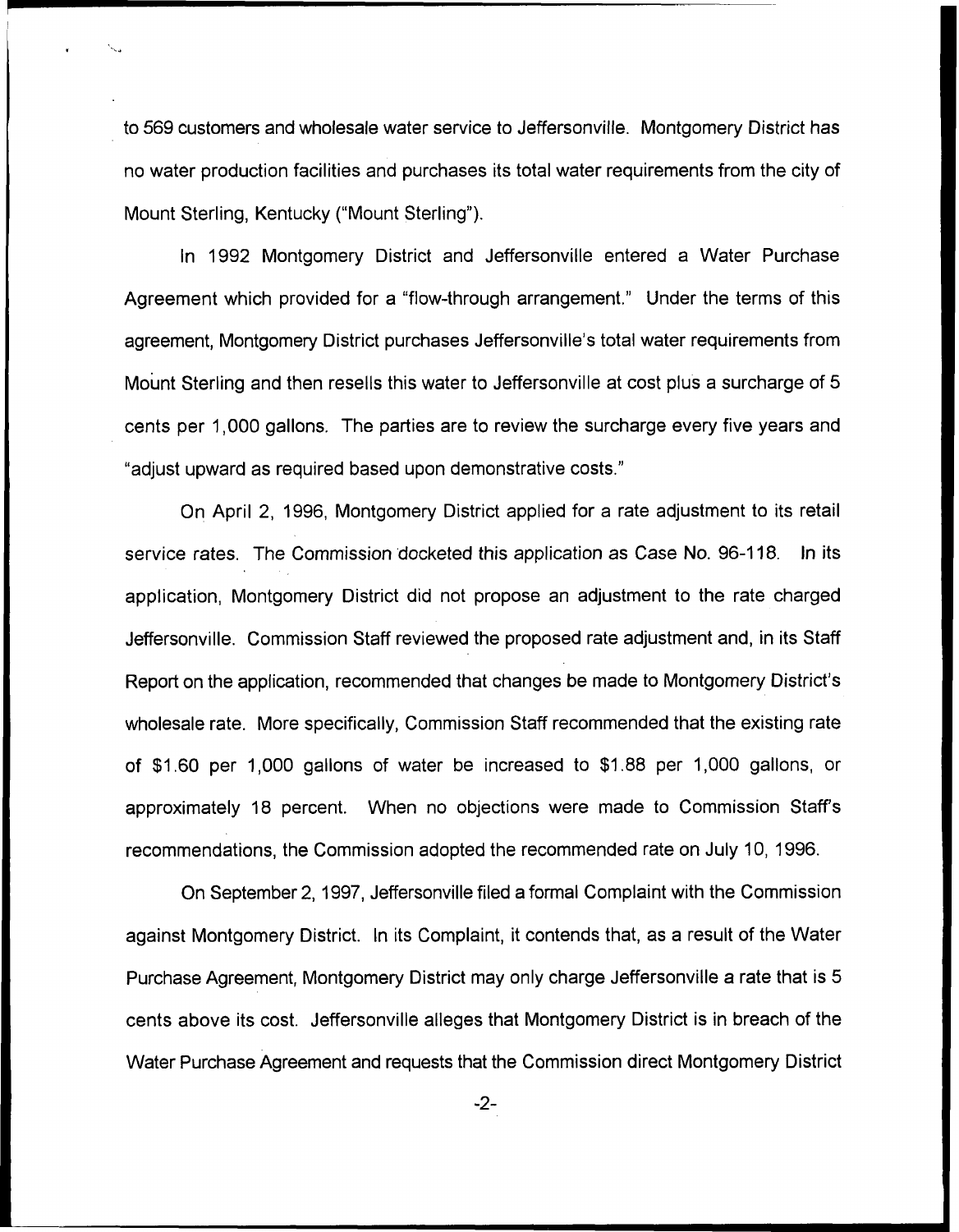to comply with the terms of the Agreement. It does not allege that the present rate is unreasonable, only that the rate is contrary to the Water Purchase Agreement.

Having reviewed the Complaint, the Commission finds that it fails as a matter of law to state a prima facie case and should be dismissed. $^2$  That the parties have contracted for a certain rate does not immunize the agreed rate from modification. The Commission has "the right and duty to regulate rates and services, no matter what a contract provided." Board of Education of Jefferson Countv v. William Dohrman. Inc., Ky.App., 620 S.W.2d 328, 329 (1981). See also National Southwire Aluminium Co. v. Bia Rivers Electric Corp., 785 S.W.2d 503, 517 (1990)("Kentucky law generally holds utility contracts are subject to rate changes ordered by the PSC, no matter what the contracts provide."). In light of the Commission's Order of July 10, 1996 directing Montgomery District to charge Jeffersonville a rate that differed from the contract rate, the Commission finds no basis to conclude that Montgomery District has acted improperly or unlawfully.<sup>3</sup>

IT IS THERFORE ORDERED that Jeffersonville's Complaint is dismissed and is removed from the Commission's docket.

 $\overline{\mathbf{c}}$ On January 22, 1998, the Commission ordered Jeffersonville to, inter alia, to submit a written memorandum on the following issue: "Why, based upon the holding of Board of Education of Jefferson County v. William Dohrman, Ky.App., 620 S.W.2d 328 (1981), Jeffersonville's Complaint should not be dismissed for failure to state a cause of action?" Jeffersonville failed to respond to this Order.

 $\mathbf{3}$ This decision does not address whether the reasonableness of the rate that Montgomery District currently charges Jeffersonyille for water service. The Montgomery District currently charges Jeffersonville for water service. Commission has initiated a separate proceeding to investigate that issue. See Case No. 97-400, An Investigation of the Wholesale Water Service Rate of Montgomery County Water District No. <sup>1</sup> (Oct. 1, 1997).